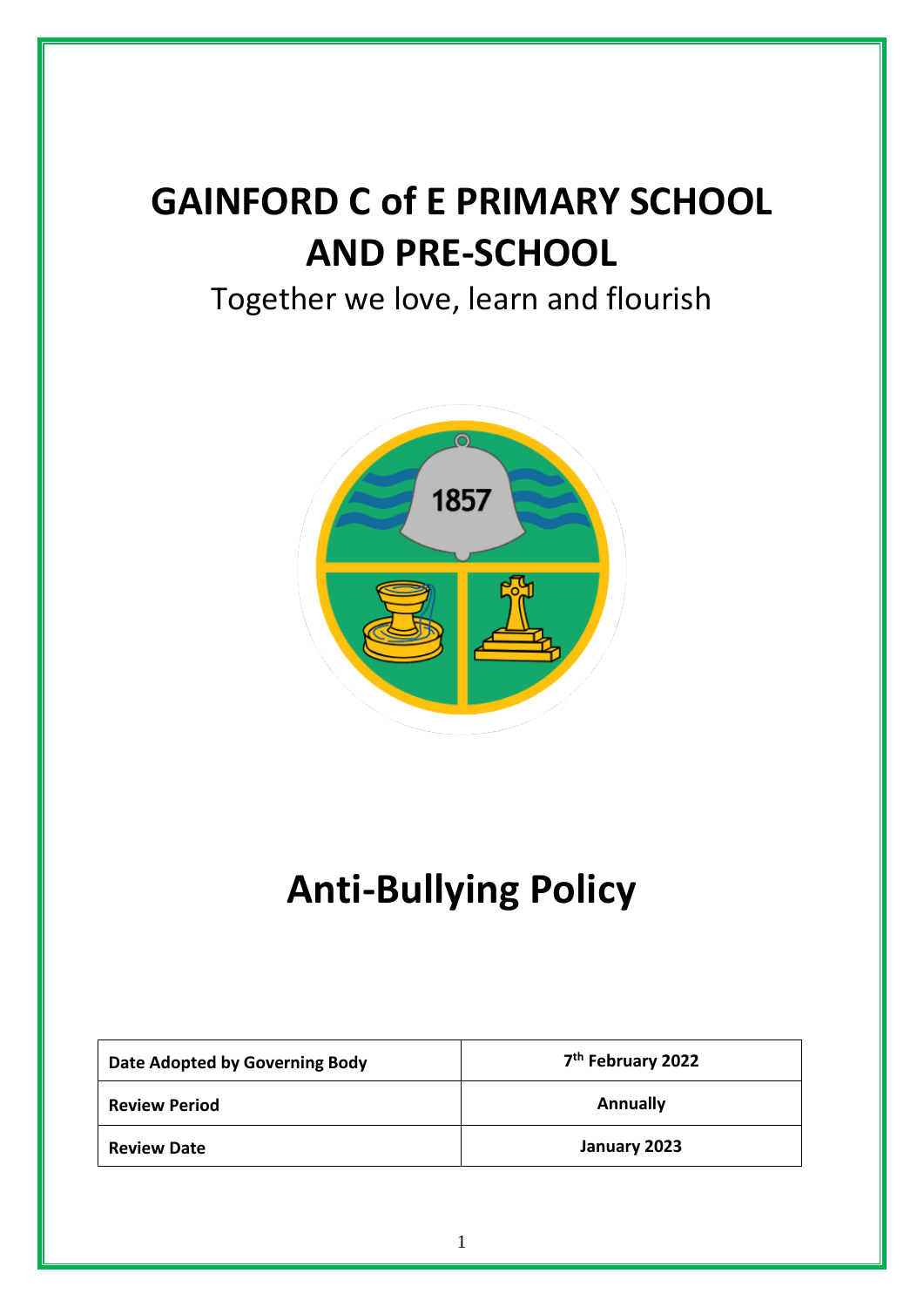# **The United Nations Convention of the Rights of the Child States**:

Article 15 (freedom of association) Children have the right to meet together and join groups.

Article 19 (Protection from all forms of violence) Children have the right to be protected from being hurt and mistreated physically and mentally.

Article 29 Children should be able to live peacefully

# **Valuing All God's children (2019)**

'Central to Christian theology is the truth that every single one of us is made in the image of God. Every one of us is loved unconditionally by God. We must avoid, at all costs, diminishing the dignity of any individual to a stereotype or a problem. Church of England schools offer a community where everyone is a person known and loved by God, supported to know their intrinsic value'.

*Justin Cantuar The Most Revd and Rt Hon Justin Welby in his role as Archbishop of Canterbury (2019) Valuing All God's Children (2019)*

# **Statement of Principle**

**'**Together we love, learn and flourish'

Gainford C of E Primary School and Pre-school seeks to provide a safe, secure, caring and positive environment in which children and young people can develop, grow and flourish. We strive to do this by living out our Christian Values in everything we do, in our day to day activities.

Children, young people and the adults involved with them are entitled to be treated with respect and understanding, and to participate in any activity free from intimidation.

Gainford Primary seeks to ensure that those acting on behalf of the school and therefore the Local Authority:

- Actively listen to children and young people;
- Act appropriately on information received;

in order to ensure that a safe, secure, positive environment exists.

Furthermore, because bullying that happens outside the school can have such a negative impact in school, allegations of bullying behaviour that occur outside school premises may be also investigated and dealt with appropriately.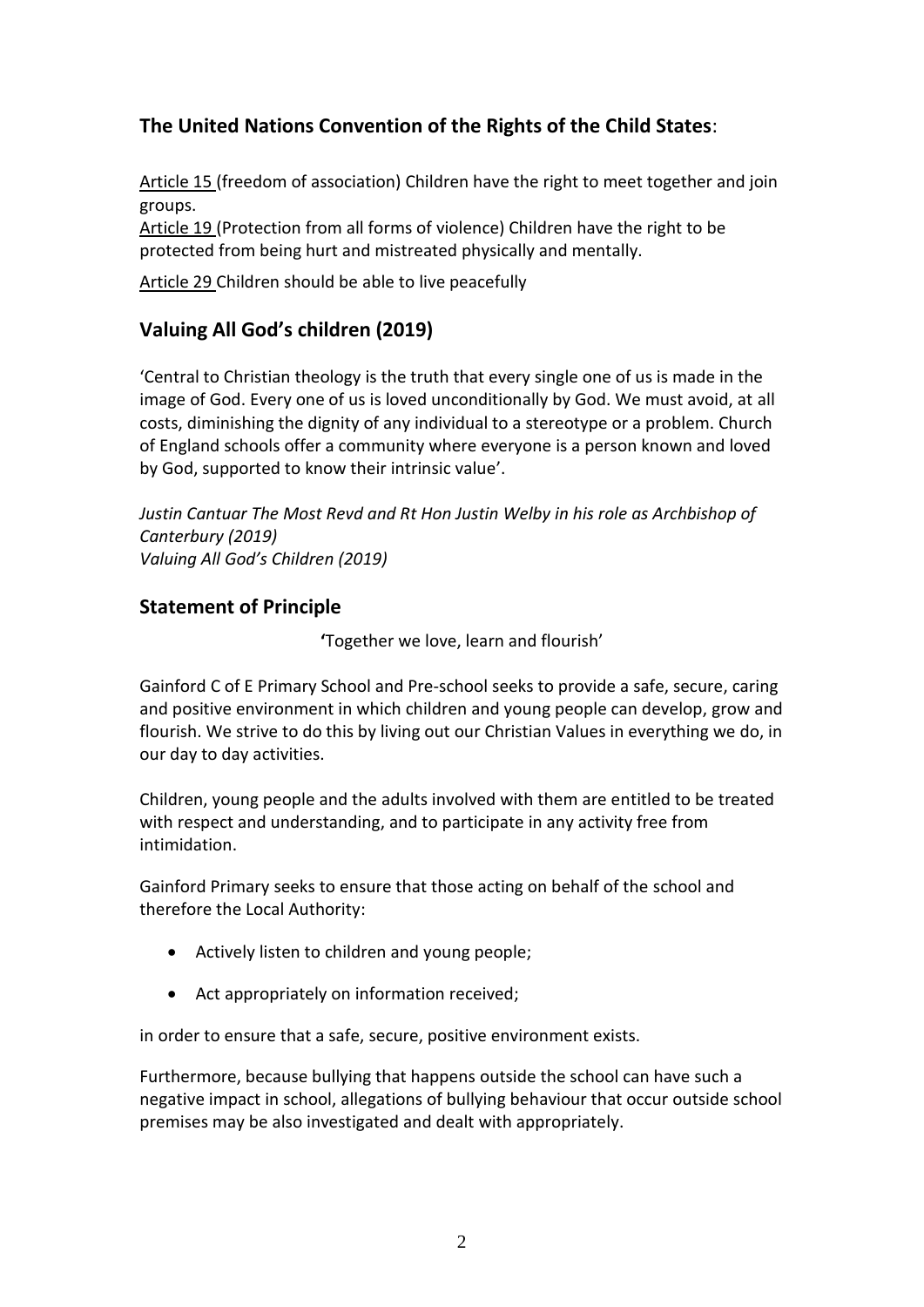# **The Nature of Bullying**

Bullying is a subjective experience and can take many forms, making it extremely difficult to define. Children, young people and adults can bully. The nature of bullying is changing and evolving as technology develops.

Bullying is harmful to all involved, not just the bullied, and can lead to self-doubt, lack of confidence, low self-esteem, depression, anxiety, self-harm and sometimes even suicide. Bullying generally fits into one of two categories: emotionally or physically harmful behaviour. This includes: -

Name calling; taunting; mocking; making offensive comments; kicking; hitting; pushing; taking belongings; text messaging; emailing; gossiping; excluding people from groups; and spreading hurtful and untruthful rumours.

Definitions are different and individuals have different experiences; however, from the accounts heard from children and young people, bullying is considered to be;

- Repetitive, wilful or persistent
- Intentionally harmful, carried out by an individual or group
- An imbalance of power leaving the victim feeling defenceless

Some individuals may feel that they are being bullied, even when there is no intention from others to cause them distress. Such perceptions of bullying should be taken seriously.

In more serious instances where adults abuse their power over a child or a child does over another child, bullying may be viewed as child abuse and should be seen within this context.

Bullying is always damaging to those involved. The victim, the bully and those who witness or even know about the bullying are affected.

# **Victims**

Victims may spend their lives in fear. They often feel isolated from their peers and may believe that it is something about themselves which has led the bully to pick on them.

The victim's life may be characterised by unhappiness, a sense of desolation and desperation and exclusion from normal social experiences. These feelings can permeate all aspects of the victim's life and may lead to a strong desire to escape the situation by running away from home, truanting from school, and in some cases, self harming or taking their own life.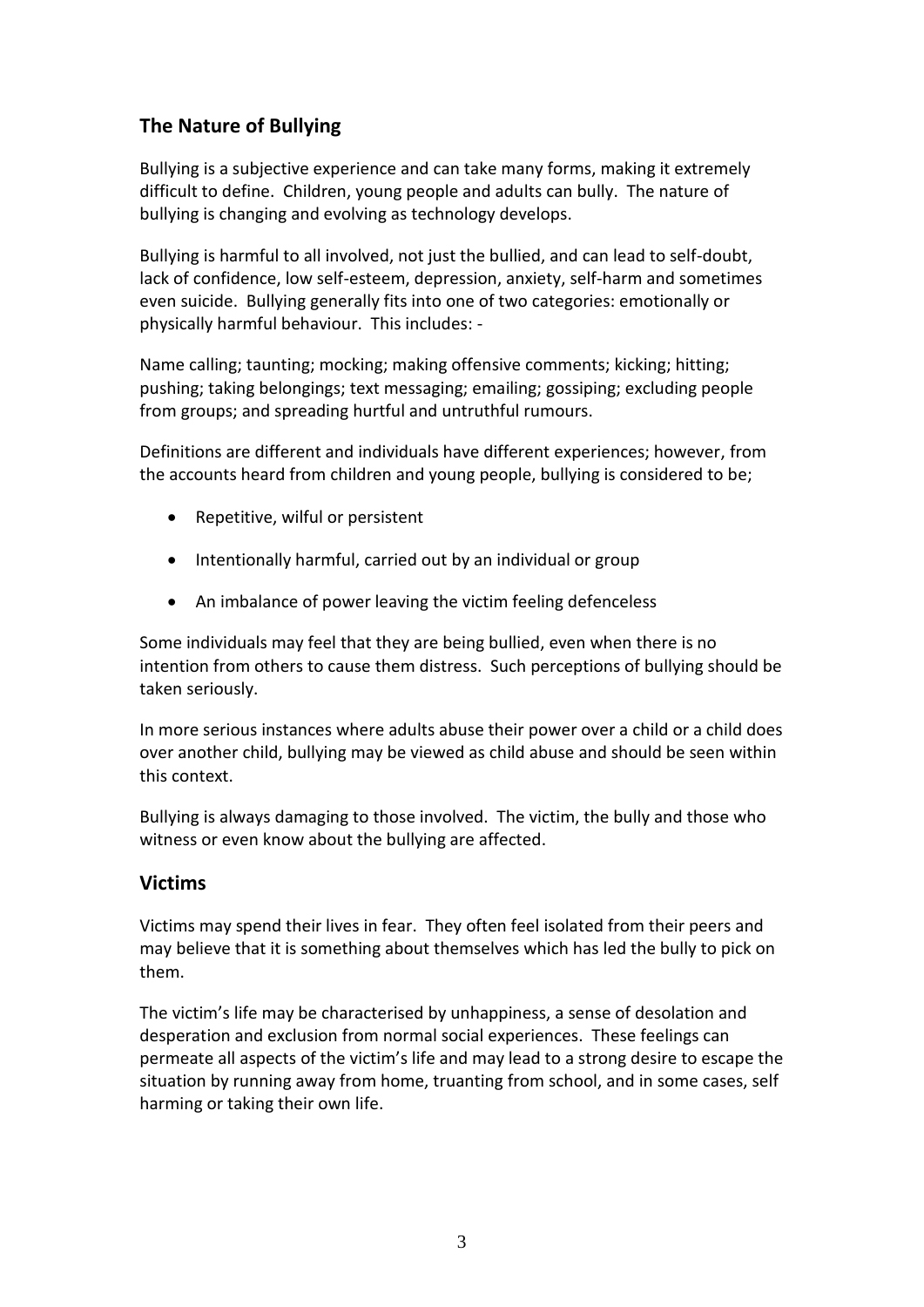The victims of bullying may have reduced self-esteem and self-worth and their performance in school and other areas often deteriorates.

Research evidence has shown that victims of bullying may be more likely to experience mental health problems. Victims of bullying may well become socially excluded – which is a clear risk factor to becoming engaged in crime.

# **Bullying Behaviour**

Bullying behaviour is not a natural part of growing up and should not be seen as such.

Children and young people who bully are unlikely to stop while they can continue unchallenged.

# **Others**

Bullying behaviour does not just affect the victim and the perpetrator. Those who witness or know of bullying may live in fear that it will be their turn next.

Bullying promotes poor models of behaviour and may encourage others to imitate these models. Children and young people who have been bullied in one setting may well become bullies in another.

For children transferring from primary to secondary schools the fear of bullying can be common.

Evidence has shown that bullying is a major concern for parents and children of all ages.

# **Organisations**

Organisations which encourage or even tolerate bullying are less effective. Where the values and culture of the organisation are dominated by fear and misuse of power, individuals are less efficient, morale is lower and absence is more frequent.

# **Requirements**

The Local Authority and Gainford CE Primary School and Pre-school working on its behalf with children and young people recognises and state categorically that bullying is unacceptable and will not be tolerated.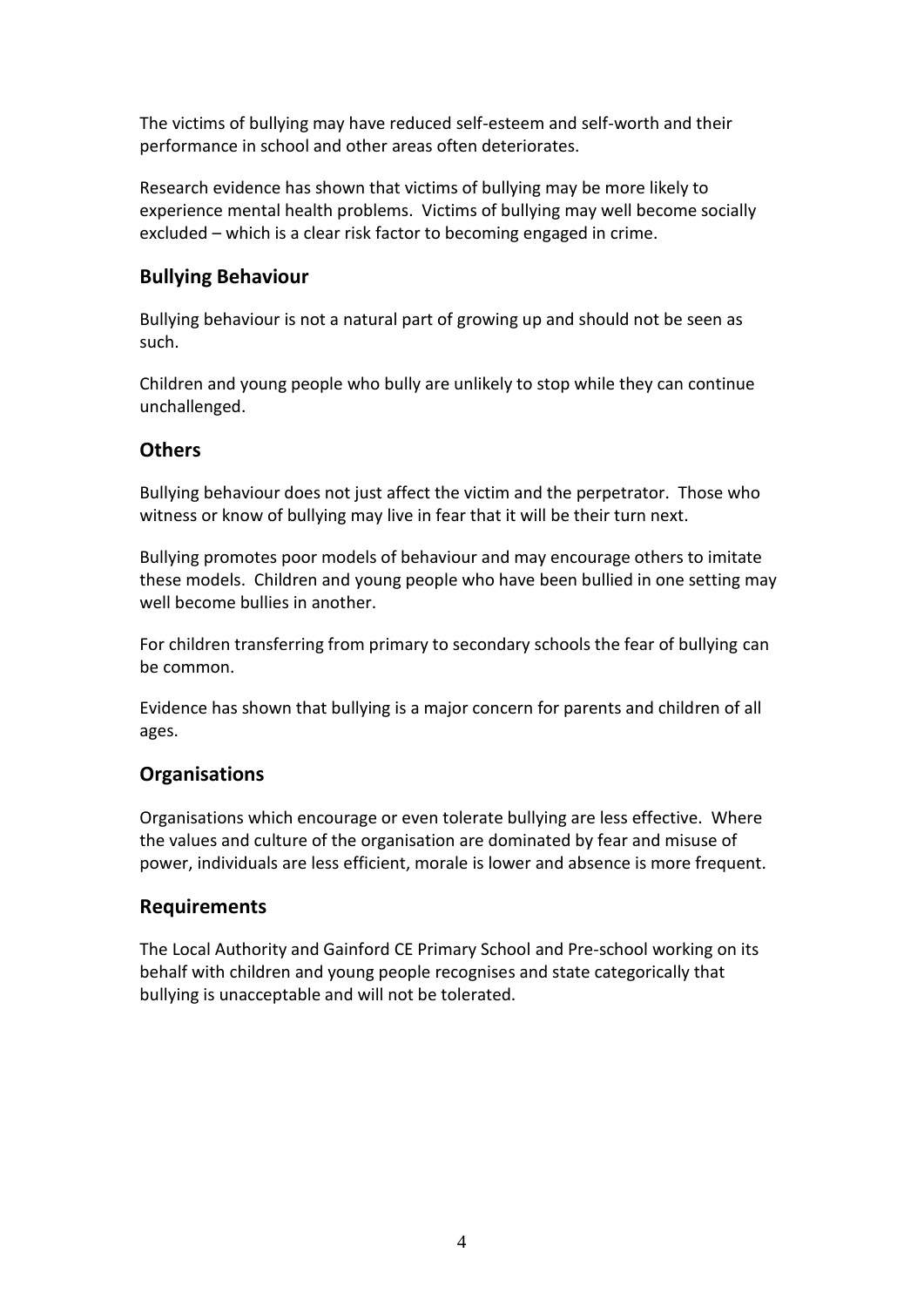All those organisations working on behalf of the County Council with children and young people are required:

- To reflect the Statement of Principle in their own Anti-Bullying Policy, or to adopt the County Council policy;
- To identify how they will put this policy into practice;
- To involve children and young people in the development of this policy and practice;
- To produce a document which is published and communicated and available for all those who are directly, or indirectly, involved with the organisation;
- To have a group, of staff who will have the responsibility for co-ordinating the implementation of the policy;
- To make clear that everyone has a responsibility for the safety of others;
- To identify and provide appropriate training in relation to bullying behaviour for adults, children and young people;
- To raise awareness of adults, children and young people about bullying
- To ensure that all staff and volunteers involved with children and young people are able to maintain and develop positive relationships with them
- To provide and encourage a safe, listening environment in which adults, children and young people feel free to discuss their concerns regarding bullying behaviour.

# **Expectations**

Gainford CE Primary School and Pre-school expects that:

- All adults, children and young people should be alert for signs of bullying;
- The issue of bullying should be discussed in schools and other settings openly and regularly;
- Close links will be developed with agencies which might help reduce bullying behaviour e.g. the Anti-bullying Service, Behaviour Support Service
- a commitment is made to take effective and appropriate action in dealing with bullying behaviour;
- Appropriate mechanisms are developed for:
	- making children and young people who allege they have been bullied immediately safe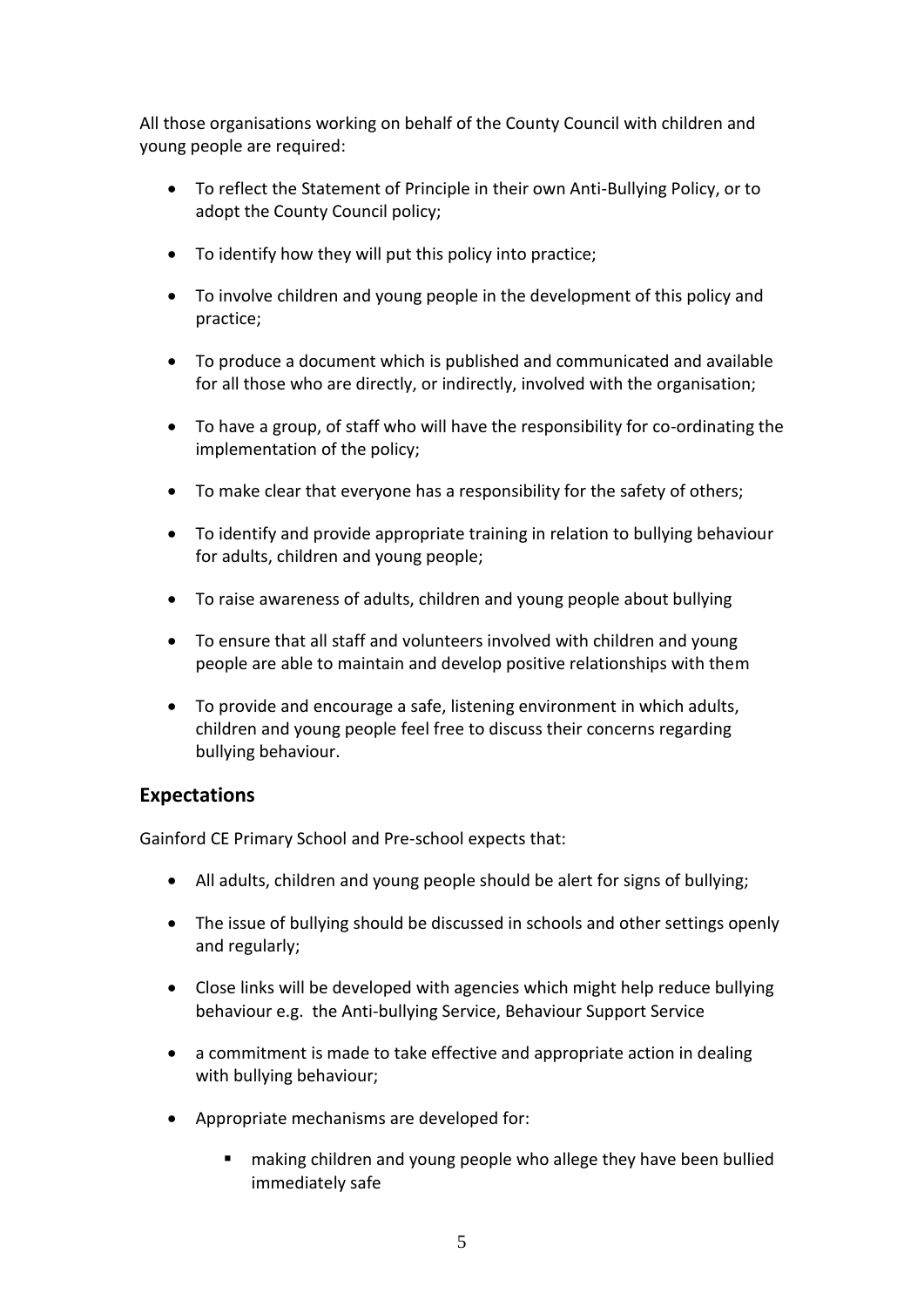- a 'Buddy Scheme' and School Council
- investigating incidents and clearly stipulating what action will be taken as part of that investigation
- recording incidents and the subsequent action taken
- giving consideration to confidentiality issues
- involving parents and other organisations
- Monitoring and evaluating the actions taken
- Organisations will provide appropriate training and support for the victims of bullying – eg staff, governor and pupils training
- Organisations will provide appropriate help for those involved in bullying behaviour;
- Organisations will have to give careful consideration to how their Anti-Bullying Policy links with the Child Protection procedures.

# **Anti-Bullying Policy Guidelines**

# 1. **Introduction**

Bullying is a problem for everyone. The victims of bullying are not the only ones damaged by bullying. Those who watch and are aware of bullying are also harmed. Organisations that put up with bullying do not work as well as they could and people within such organisations are often unhappy.

We know from experience that children and young people who are being bullied often find it difficult to tell someone. Part of this difficulty can stem from their uncertainty about what will happen if they **do** tell. By making available clear guidelines, we can go some way to overcoming this difficulty.

These guidelines are based upon three important points:

- We cannot expect children and young people to draw attention to bullying when it happens – the adults must accept responsibility and take steps to make sure that they are aware of what is happening.
- It is up to **all** adults within an organisation to take bullying seriously, and to do something about it.
- Adults must be a positive role model in the way they treat other adults, or children and young people. Their own behaviour must not be seen to encourage bullying.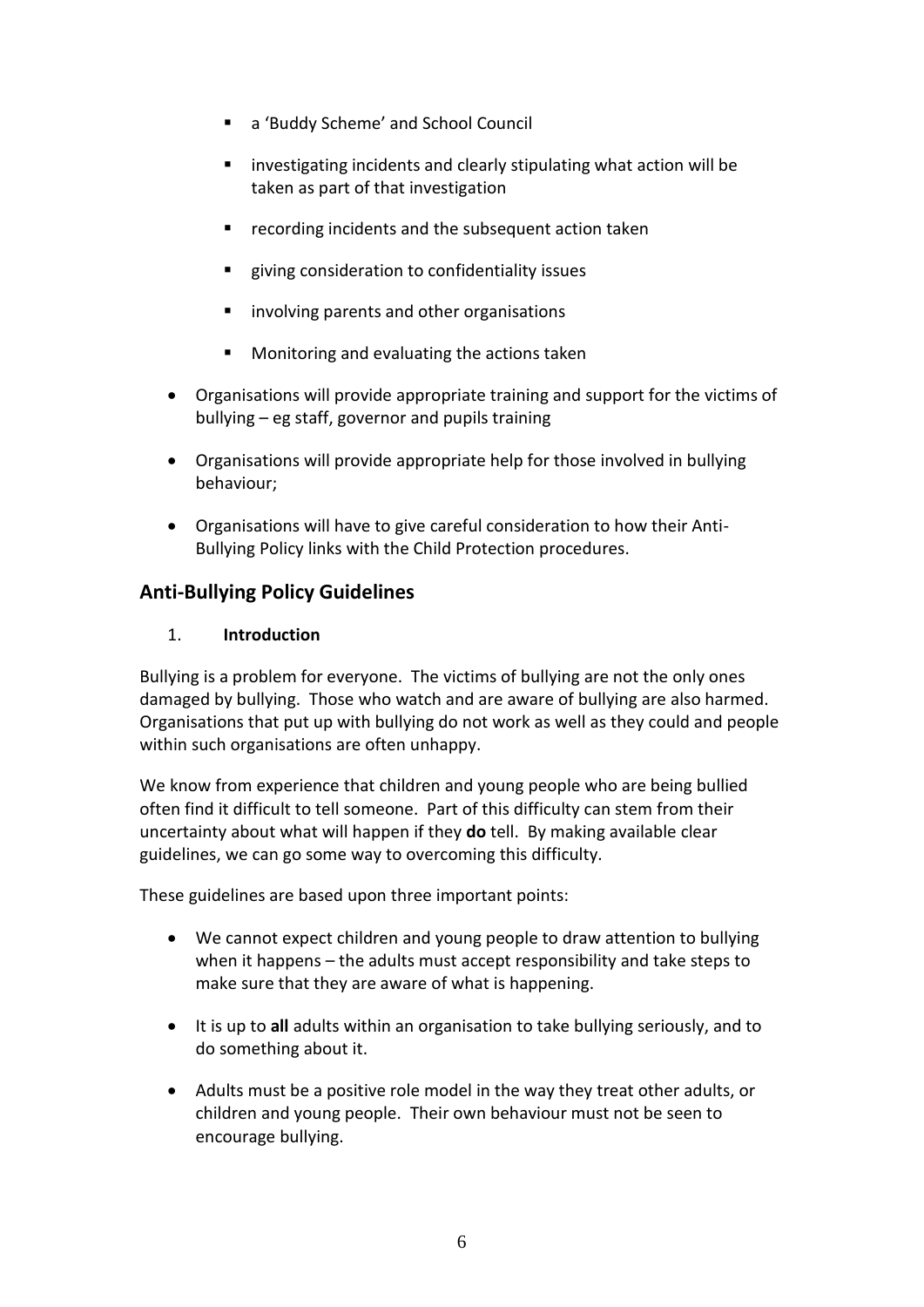# **2. Signs of Bullying**

The behaviour of children, young people and adults is not always easily understood. Changes in behaviour may have many causes. Being bullied can be one reason why a child or young person's behaviour changes.

There is a need to be alert to the possibility that bullying is occurring. These are some signs which need to be investigated sensitively: -

The child or young person may:

- Become withdrawn, clingy, moody, aggressive, unco-operative or noncommunicative.
- Behave in immature ways, e.g. revert to thumb sucking or tantrums.
- Have sleep or appetite problems.
- Have more difficulty in concentrating.
- Show variation in performance.
- Have cuts, bruises or aches and pains without adequate explanation.
- Request extra money or start stealing.
- Have clothes or possessions which are damaged or lost.
- Complain of illness more frequently.
- Show a marked change in a well-established pattern of behaviour e.g.
	- A sudden loss of interest in a previously favoured activity
	- Changing times of coming to and going from the house
	- A reluctance to (or no longer wishing to) leave the home
	- A request to change school, youth club, etc.
	- A refusal to return to a place or activity

#### **SOME VICTIMS OF BULLYING DO NOT APPEAR TO REVEAL ANY OUTWARD SIGNS**

# **THESE SIGNS CAN ALSO BE AN INDICATION OF OTHER PROBLEMS AND MAY NOT ALWAYS BE LINKED TO BULLYING**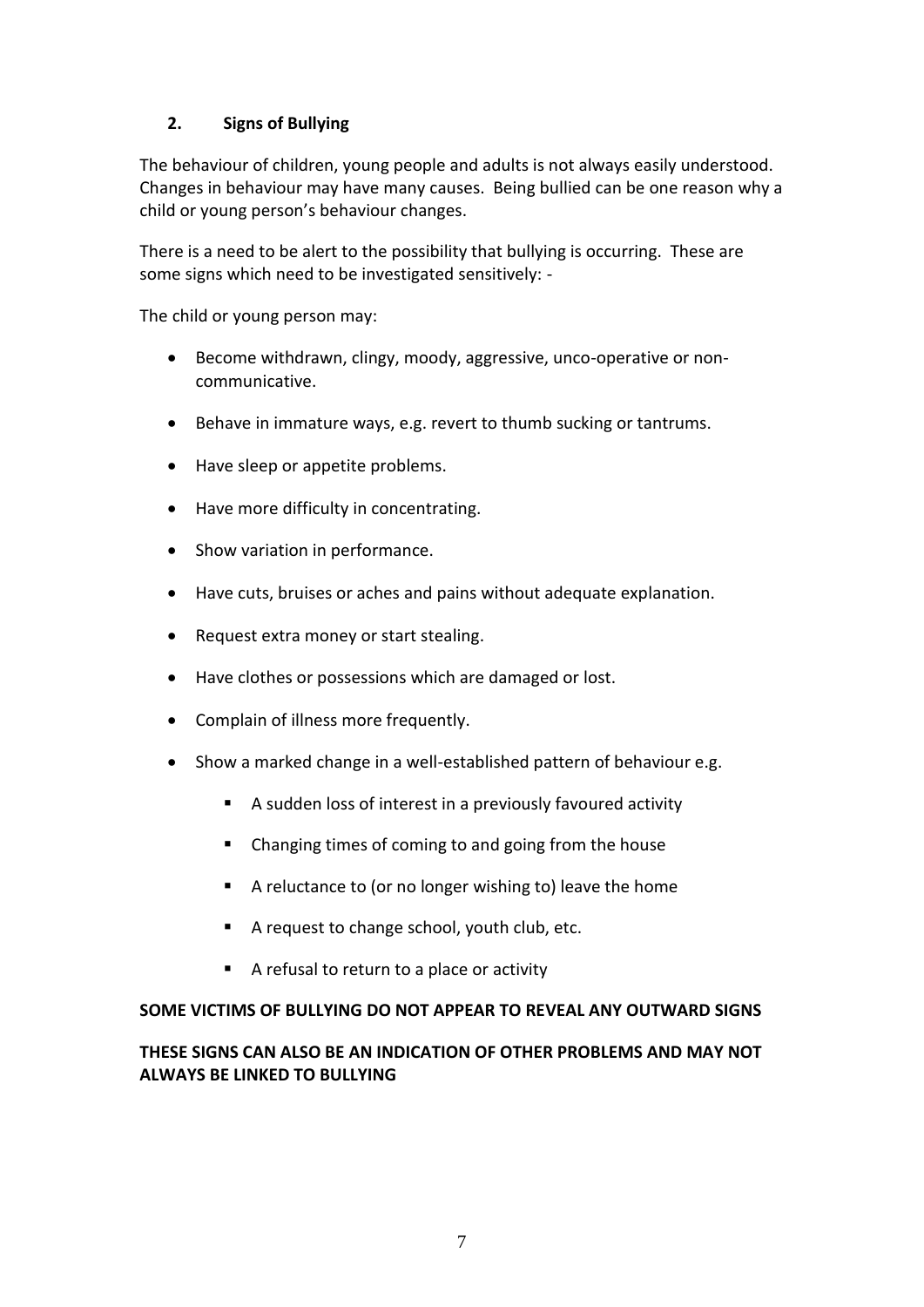# 3. **Guidelines for Staff**

# **Children and Young People have the right to be safe. All staff have a responsibility to keep them safe.**

It is the responsibility of staff to ensure that their establishment has an Anti-Bullying Policy. All staff should be aware of the need to raise anti-bullying issues regularly. For successful implementation, the Policy must be reflected in the systems and procedures of the organisation. There must also be effective monitoring of the frequency and nature of bullying within the organisation.

The following actions may be taken to ensure that awareness of bullying is raised within an organisation: -

- There is a named a member of staff responsible for co-ordinating antibullying issues (currently Mrs Riley)
- There is Anti-Bullying Policy that has involved the children in the school. (Anti Bullying Policy Pupil Voice)
- The Anti-Bullying Policy is reviewed annually.
- Staff and young people are informed of developments on bullying issues by posters, leaflets, and in schools, assemblies and PSE lessons.
- Specify clearly those types of behaviour that are considered to be bullying and therefore unacceptable.
- Positively encourage co-operative behaviour.
- Reward non-aggressive behaviour.
- Provide support to victims of bullying
- Provide support to those alleged to be bullying
- Make it possible for children and young people to voice their concerns anonymously
- Provide staff training about bullying.
- Review arrangements for supervising young people, particularly if areas where bullying occurs regularly are identified.
- Make the environment attractive and "owned" by the young people.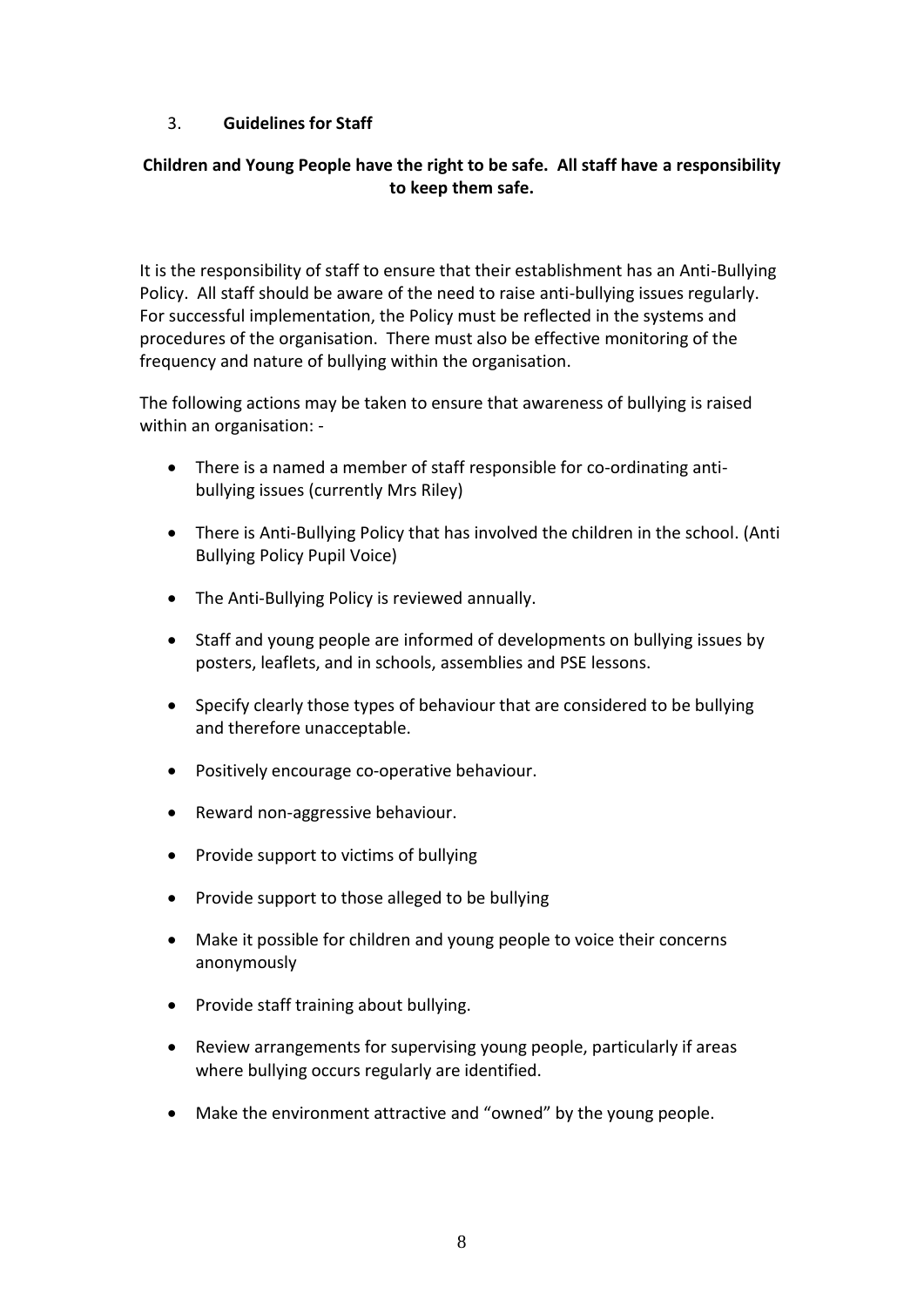#### **Immediate Action for Staff**

#### **ENSURE THAT BULLYING INCIDENTS ARE DEALT WITH PROMPTLY**

The following actions are appropriate for use with **both** children and young people who are bullied and those who are involved in bullying.

- Ensure the immediate safety and well-being of children and young people
- Protect and support all parties while the issues are resolved
- Take the necessary steps to stop the bullying
- Listen to and treat children and young people sympathetically and take their concerns seriously
- Encourage children and young people to discuss the incidents of bullying
- Involve children and young people in the discussion about what action will be taken
- Offer time for reflection and Forgiveness
- Consider a range of strategies to ensure that bullying does not occur again
- Record incidents and actions being taken and being them to the attention of the named person
- Inform parents and discuss the situation with them calmly
- Maintain contact and work with parents
- Respond calmly and consistently

All staff at this school work closely together to minimise the instances of bullying behaviour and to deal with any instances that might occur.

Records are maintained of any instances that fit the definition of bullying and there are discussions with victims and perpetrators. Solutions are sought but also, where it is appropriate, actions in line with the school Behaviour Policy be given to perpetrators, It is considered important that victims, perpetrators and also bystanders understand how incidents have been resolved.

A further level of support are our Playground Buddies. These are children that are trained to be an initial point of contact for pupils that are feeling upset at breaktimes. They are trained to resolve minor issues but to seek the guidance of adults for any other incidents.

#### **LISTEN, TAKE ACTION, RECORD AND FOLLOW UP**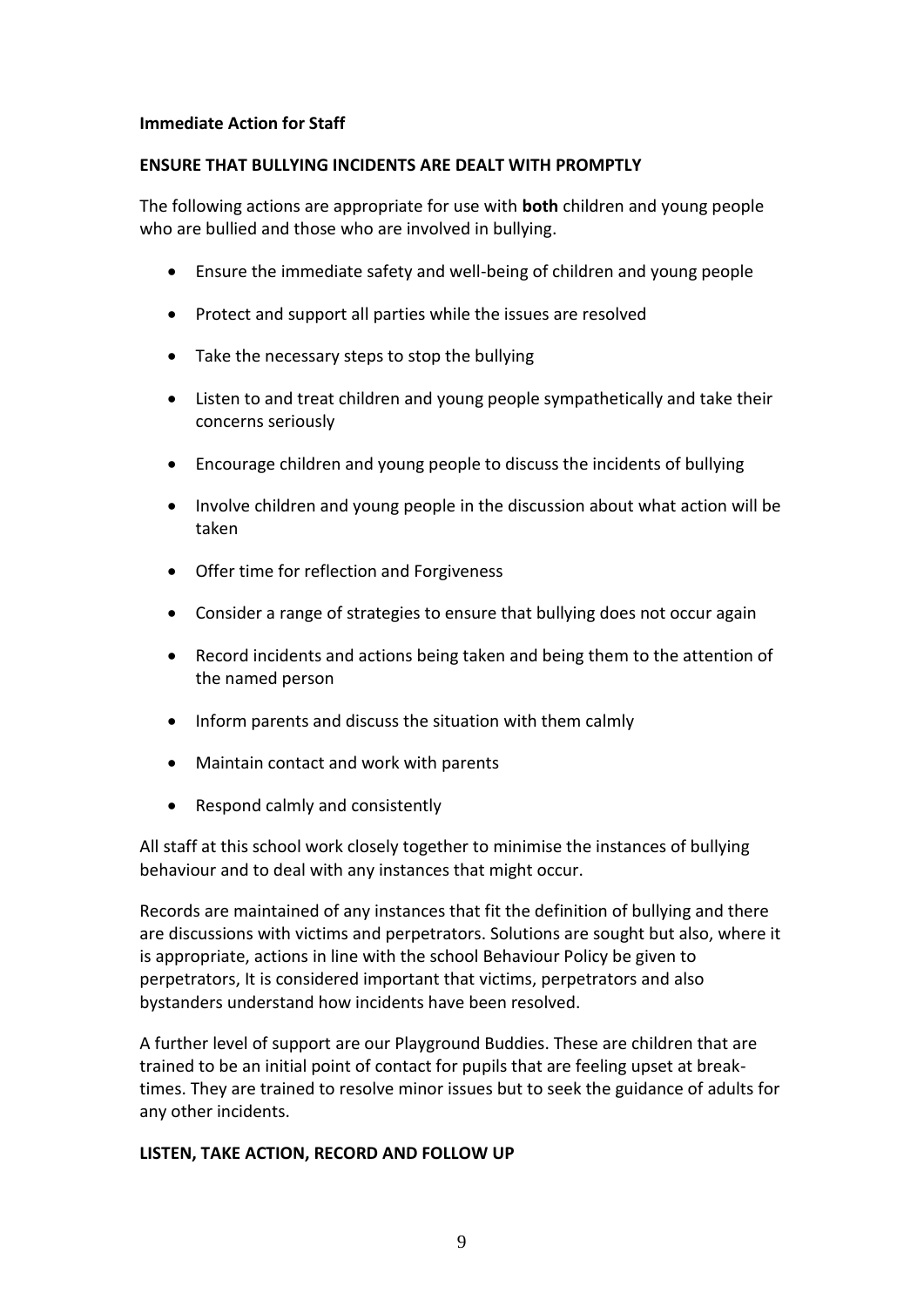#### **4. Ideas for Children and Young People**

#### **YOU HAVE THE RIGHT TO BE SAFE. YOU HAVE THE RIGHT TO EXPECT OTHERS TO KEEP YOU SAFE.**

Some of the following ideas come from young people themselves, from discussions at conferences and elsewhere.

#### **Speak out about bullying**

Don't be embarrassed or ashamed about speaking out about bullying and asking for help.

Choose who can help…………….think about how:

Your parents can help

Your friends can help

Other adults you trust can help

Speak out about bullying, talk about what is happening and how it makes you feel.

Some people pretend bullying does not exist, this can be hard, but you can still help yourself and can ask others to help you.

Sometimes it is easier to write or draw rather than talk. It is a good idea to keep a diary of incidents.

#### **Take Action**

Get together and talk with friends.

Look for posters or leaflets on bullying, the internet can be useful,

Put up posters and hand out leaflets.

Work with the School Council

Organise an Anti-Bullying Campaign.

Join in activities to stop bullying.

#### **Dos and Don'ts**

Do support and befriend the victims of bullying

Do support friends when they are being bullied

Do help others to have confidence to tell someone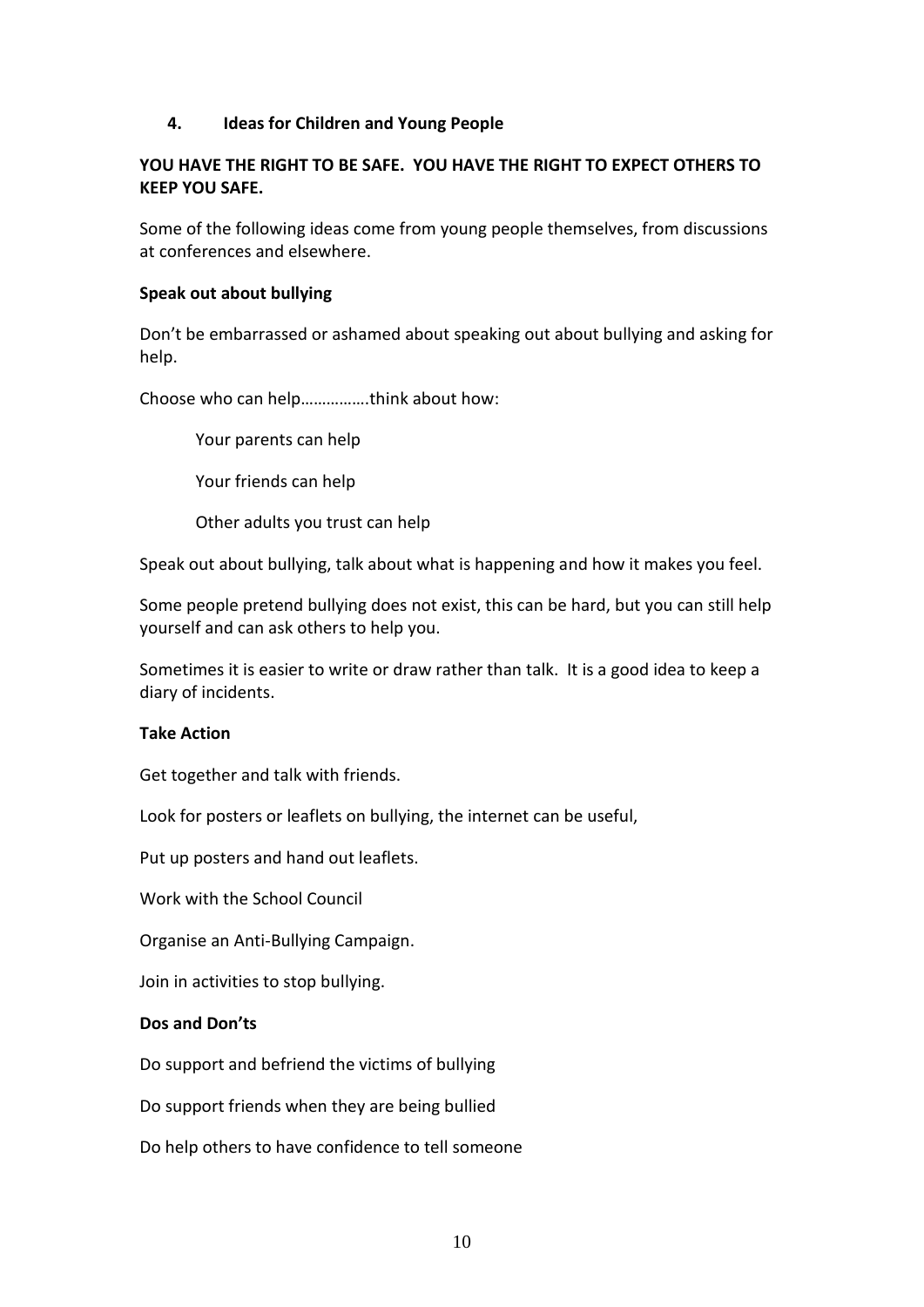Do think of each other's feelings

Do be aware of bullying and look out for it

Do report it, if you witness bullying

Do find out what your school or other organisation says about bullying – most organisations have ways of dealing with bullying

Don't ignore the problem

Don't join in even if everyone else seems to

Don't join in because you're frightened you might be picked on

Don't pick on others or tease

Don't name call

Don't keep quiet about bullying

#### **Remember**

Bullying can make children feel scared and alone.

| Bullying might mean: | Name-calling                                |
|----------------------|---------------------------------------------|
|                      | Hitting                                     |
|                      | Ignoring                                    |
|                      | <b>Scaring</b>                              |
|                      | Picking on                                  |
|                      | <b>Teasing</b>                              |
|                      | Rumour spreading                            |
|                      | Nasty text messages, e-mails or phone calls |

You should not be silent when you are being bullied

Telling about bullying isn't telling tales or grassing

Bullying is wrong and should be reported

Both adults and children bully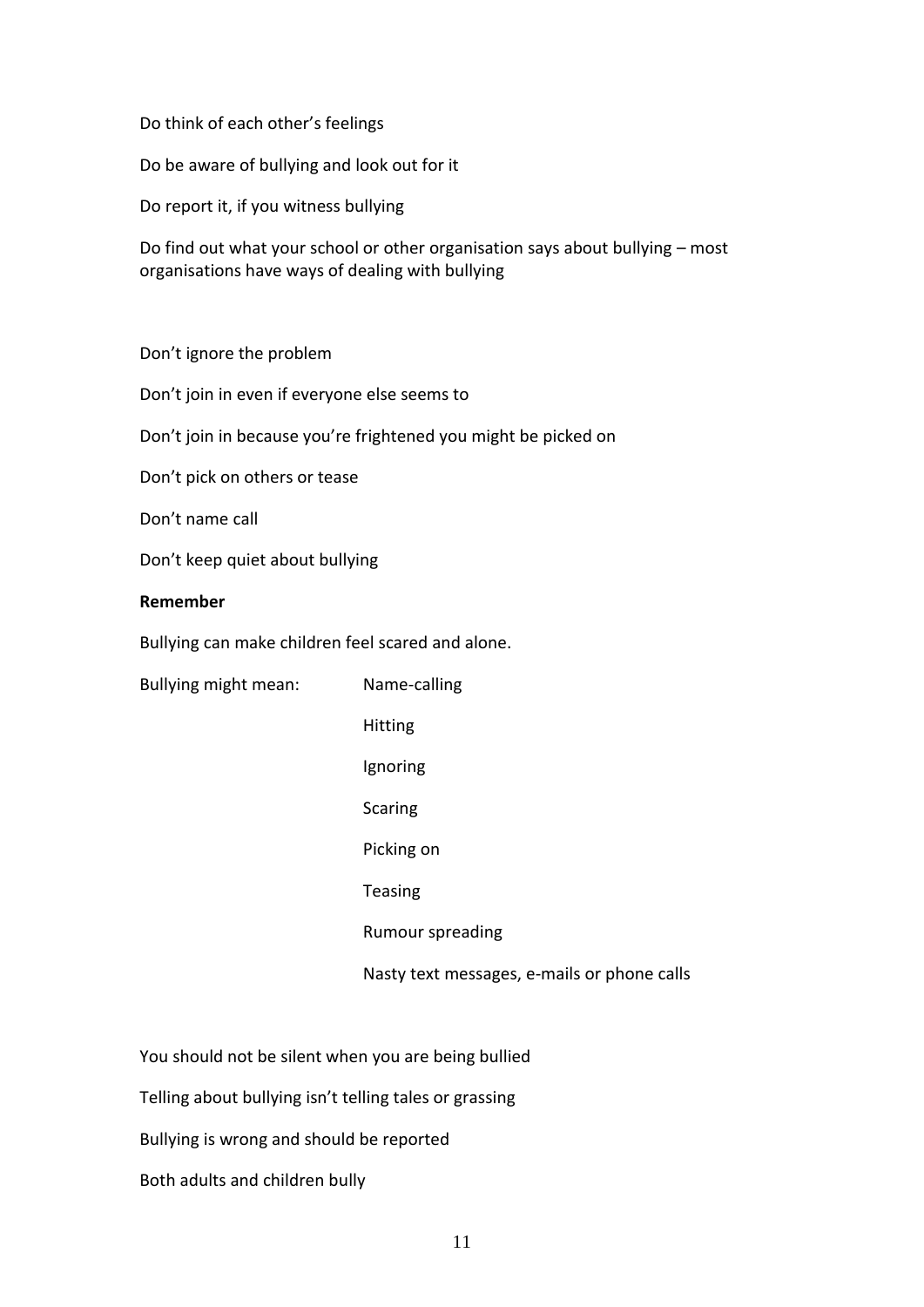No-one deserves to be bullied

Bullying is everyone's problem

Children who bully others need help too, by telling you will get them the help they need so they won't bully others.

# **5. Guidelines for Parents/Families of Children being Bullied**

Children and young people go to a wide variety of places, ranging from schools, activity groups to youth clubs. It is not possible to list all of these, so the word **organisation** is used to cover all of them. Each organisation should have an Anti-Bullying Policy available. Ask for a copy.

If you suspect your child is being bullied:

• Talk to your child about what is happening;

Be calm

Show sensitivity

Show concern

Reassure your child that he or she is not to blame

- If at all possible, act with your child's agreement;
- Contact someone in the organisation
- Expect the organisation to take you seriously and take appropriate action;
- Maintain contact and work with the organisation.

# **Some Do's and Don'ts**

Do listen to your child

Do take your child's concerns seriously

Do encourage your child to tell you what has been happening and in particular to report any trouble that has been encountered

Do help your child to try and find a safe solution

Do talk to the organisation

Do look for signs of distress shown by your child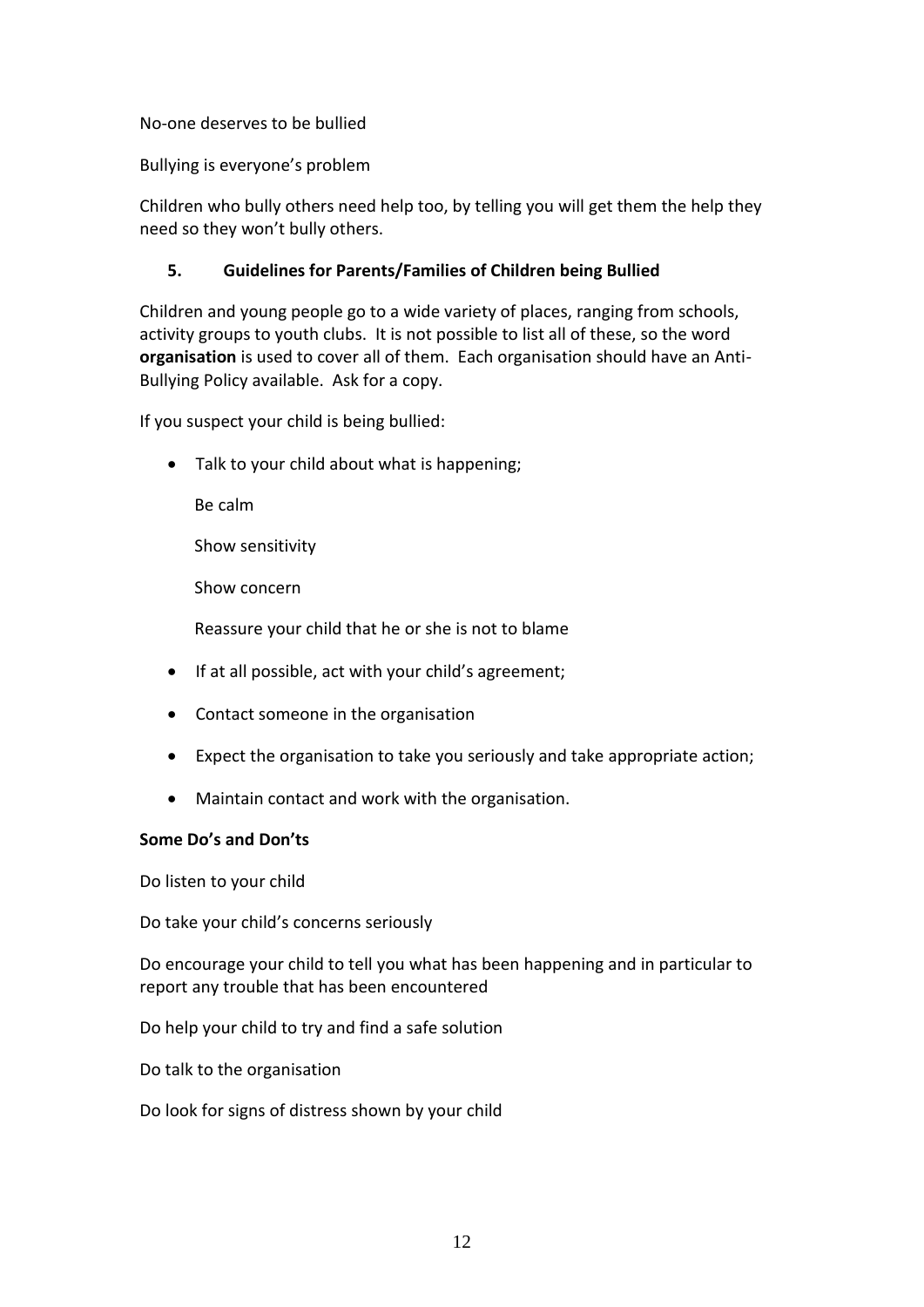Don't ignore your child if they say they are worried about being with certain people or in certain places

Don't tell your child: "Just put up with it". Bullying is never acceptable. Action needs to be taken to stop bullying.

Don't tell your child to fight back. The bully may be stronger. Your child could be hurt or get into trouble.

Don't immediately rush off and deal with the situation yourself, let the organisation know and gi.ve them any information to help them tackle this

Don't approach the parents/carers of the perpetrator as this can make things worse.

# **YOUR CHILD HAS THE RIGHT TO BE SAFE. YOUR CHILD HAS THE RIGHT TO EXPECT OTHER PEOPLE, INCLUDING YOURSELVES, TO HELP KEEP HIM OR HER SAFE.**

**6. Homophobic Bullying (Bullying someone about their sexual preference, i.e. calling someone "gay" or "lesbian" whether they are gay/lesbian or not)**

# **It should be recognised by organisations that;**

- Homophobic bullying can and does exist.
- They will have contact with children / young people who are either gay / lesbian / bisexual (likes both sexes) or who are at some point questioning their sexuality and as a result are either being bullied or at risk of being bullied.

# **As such, establishments / staff need to;**

- Have strategies in place and documented within their Anti-Bullying Policy to address presenting issues and adopt an environment where children / young people feel that they can talk honestly and openly about homophobic bullying.
- Adopt a clear policy in terms of confidentiality and the handling of issues regarding homophobic bullying.
- Be aware that they may be the initial point of contact for children / young people not only suffering homophobic bullying, but for those questioning their sexuality and as such may feel reluctant to seek or want parental involvement.
- Encourage a positive, understanding and inclusive environment for all children / young people irrespective of their sexual orientation or those not conforming to rigid stereotypical gender roles.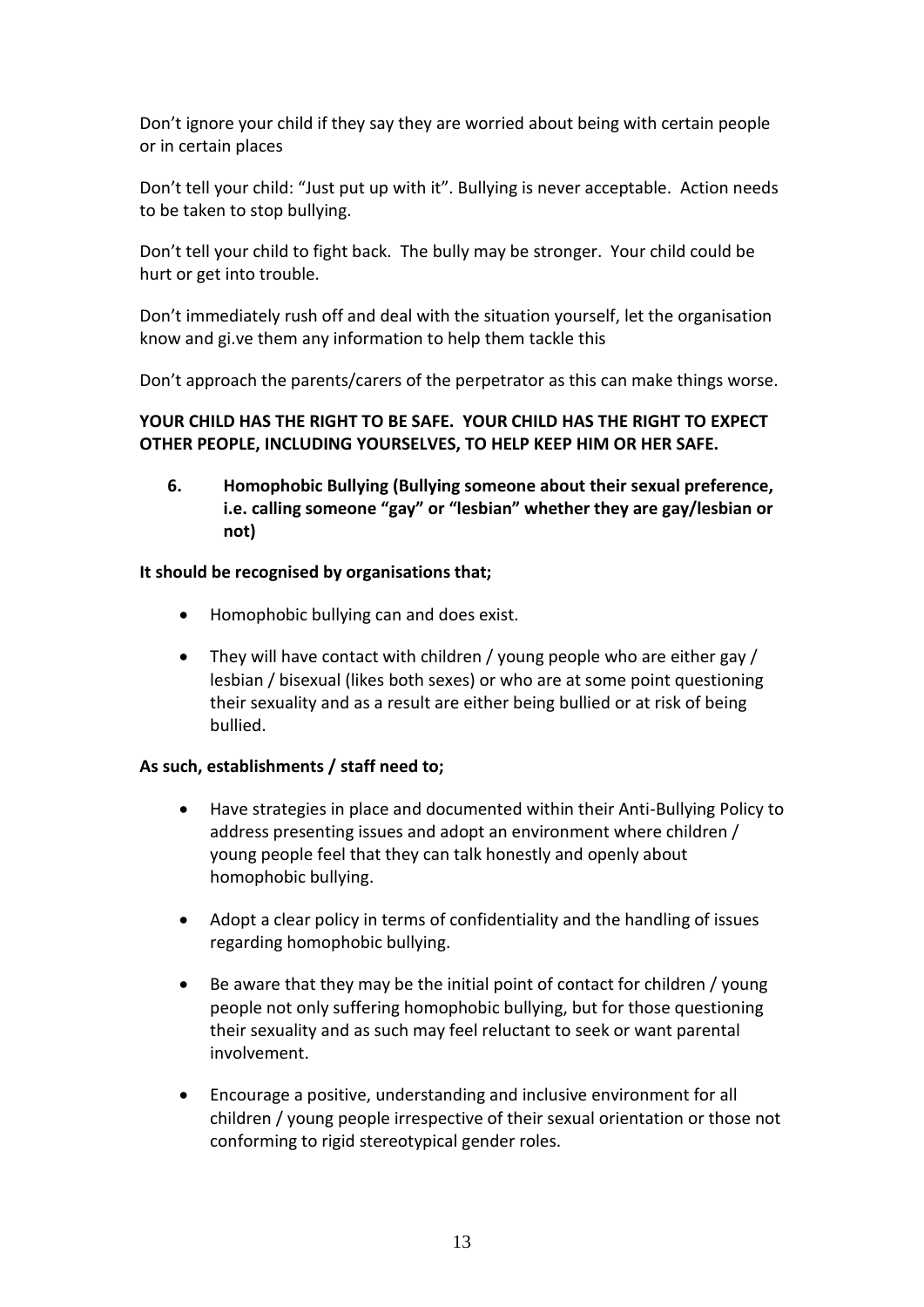- Develop an environment where homophobic language is not tolerated or used as a way of name-calling.
- Observe the Durham County Council Bullying and Harassment Guidelines for staff

# **7. Racist Bullying (bullying someone because of their skin colour or culture)**

Racism and bullying are major concerns for all children and young people. Durham County Council will not tolerate any form of racial harassment of pupils, users or staff in schools or organisations.

Within each organisation, the monitoring of incidents will ensure that patterns of behaviour are recognised and measures are put in place to respond appropriately to this.

Black and minority ethnic communities, including Asylum Seekers, Refugees, Gypsies and Travellers, have historically faced discrimination in all areas of their life. Discrimination has more often than not been on the grounds of colour, race, religion and national origins, which have led to racist attitudes and practices.

In addition, it concerns staff as a possible cause of underachievement and a negative influence on ethos and behaviour. Racism operates in all aspects of life, including within educational establishments/children's organisations both at an institutional and personal level.

Racial harassment can take a number of different forms of which bullying is one. Discriminatory incidents and bullying both require to be dealt with in similar ways both reactively and proactively and therefore combined monitoring will ensure that every incident is dealt with and in the same way. Awareness raising through curricular/non-curricular activities is encouraged. Schools/organisations should be always alert to this and ensure that they always try to challenge racism in all its forms and challenging any behaviour, which might be construed as racist or likely to incite racism.

Durham County Council aims to promote multi-culturalism by valuing diversity of culture in County Durham, promoting understanding and raising awareness so that all citizens can live in an harmonious society whilst appreciating differences.

It must be emphasised that any form of discriminatory practice is unlawful and will not be tolerated. No one should be made to feel inferior, isolated and unable to report any negative behaviour.

A racist incident is *"Any incident which is perceived to be racist by the victim or any other persons and this includes crimes and non-crimes."*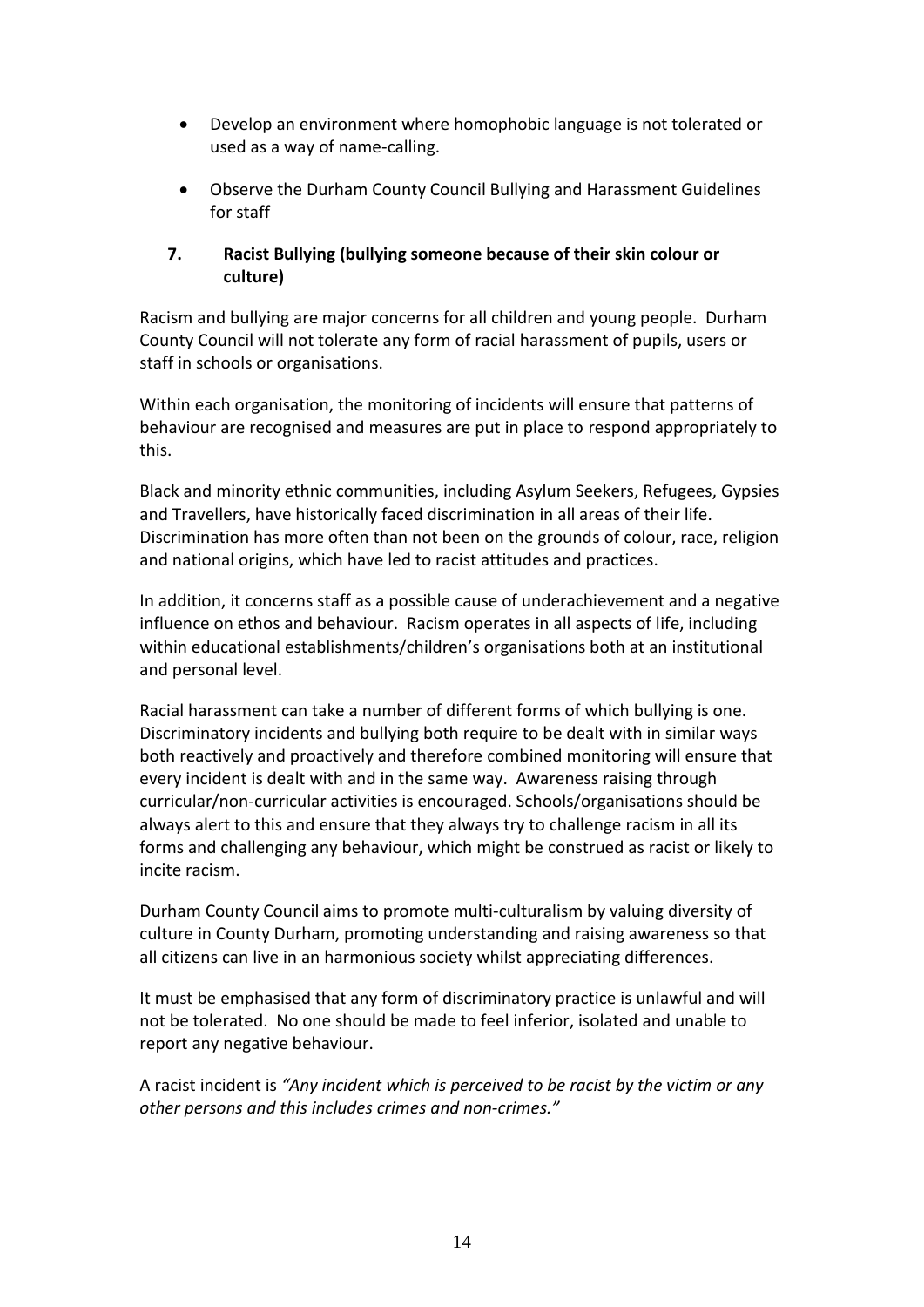Institutionalised racism is defined as:

*"the collective failure of an organisation to provide an appropriate and professional service to people because of their colour, culture or ethnic origin. It can be seen or detected in processes, attitudes and behaviour which amount to discrimination through unwitting prejudice, ignorance, thoughtlessness and racist stereotyping which disadvantage minority ethnic people."* 

Racist incidents may be in the form of:

- Assault physical/sexual
- Attack
- Arson
- Bullying
- Criminal damage
- Graffiti
- Harassment
- Malicious phone calls
- Theft
- Threatening behaviour
- Verbal abuse
- Written/printed material

Racist incidents should be dealt with in the following way:

- Confidentially, promptly and sensitively. Victims should feel reassured that the situation will be handled in a professional manner
- Witnesses identified and statements taken
- Victim kept informed and appropriate support provided
- Records kept of all contact with the victim
- Completion of all relevant documentation, recording as much information as possible
- Awareness of GDPR 2018 with regard to the disclosure of information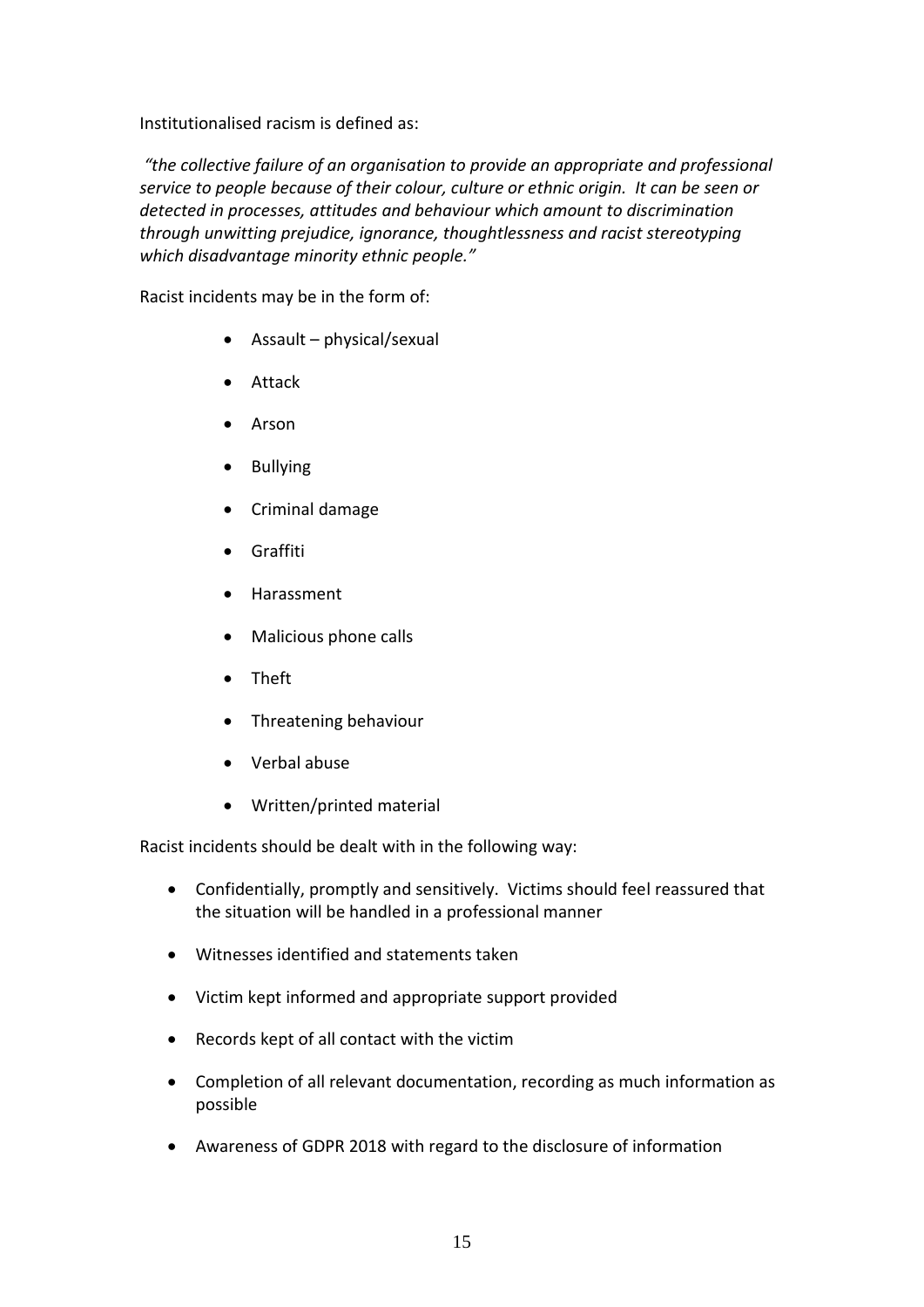# **8. Cyber Bullying**

'Cyberbullying is bullying that takes place over digital devices like mobile phones, computers, and tablets. Cyberbullying can occur through SMS, Text, and apps, or online in social media, forums, or gaming where people can view, participate in, or share content. Cyberbullying includes sending, posting, or sharing negative, harmful, false, or mean content about someone else. It can include sharing personal or private information about someone else causing embarrassment or humiliation. Some cyberbullying crosses the line into unlawful or criminal behaviour.

# *stopbullying.gov 2021*

Many young people and adults find that using the internet and mobile phones is a positive and creative part of their everyday life. Unfortunately, technologies can also be used negatively. When children are the target of bullying via mobiles phones, gaming or the internet, they can often feel very alone, particularly if the adults around them do not understand cyberbullying and its effects. A once previously safe and enjoyable environment or activity can become threatening, harmful and a source of anxiety. It is essential that young people, school staff and parents and carers understand how cyberbullying is different from other forms of bullying, how it can affect people and how to respond and combat misuse. Promoting a culture of confident users will support innovation and safety.

There are a number of statutory obligations on schools with regard to behaviour which establish clear responsibilities to respond to bullying. In particular section 89 of the Education and Inspections Act 2006:

- every school must have measures to encourage good behaviour and prevent all forms of bullying amongst pupils. These measures should be part of the school's behaviour policy which must be communicated to all pupils, school staff and parents
- gives headteachers the ability to ensure that pupils behave when they are not on school premises or under the lawful control of school staff.

Where bullying outside school (such as online or via texts) is reported to the school, it should be investigated and acted upon.

DfE and Childnet have produced resources and guidance that can be used to give practical advice and guidance on cyberbullying:

<https://www.childnet.com/resources/cyberbullying-guidance-for-schools/>